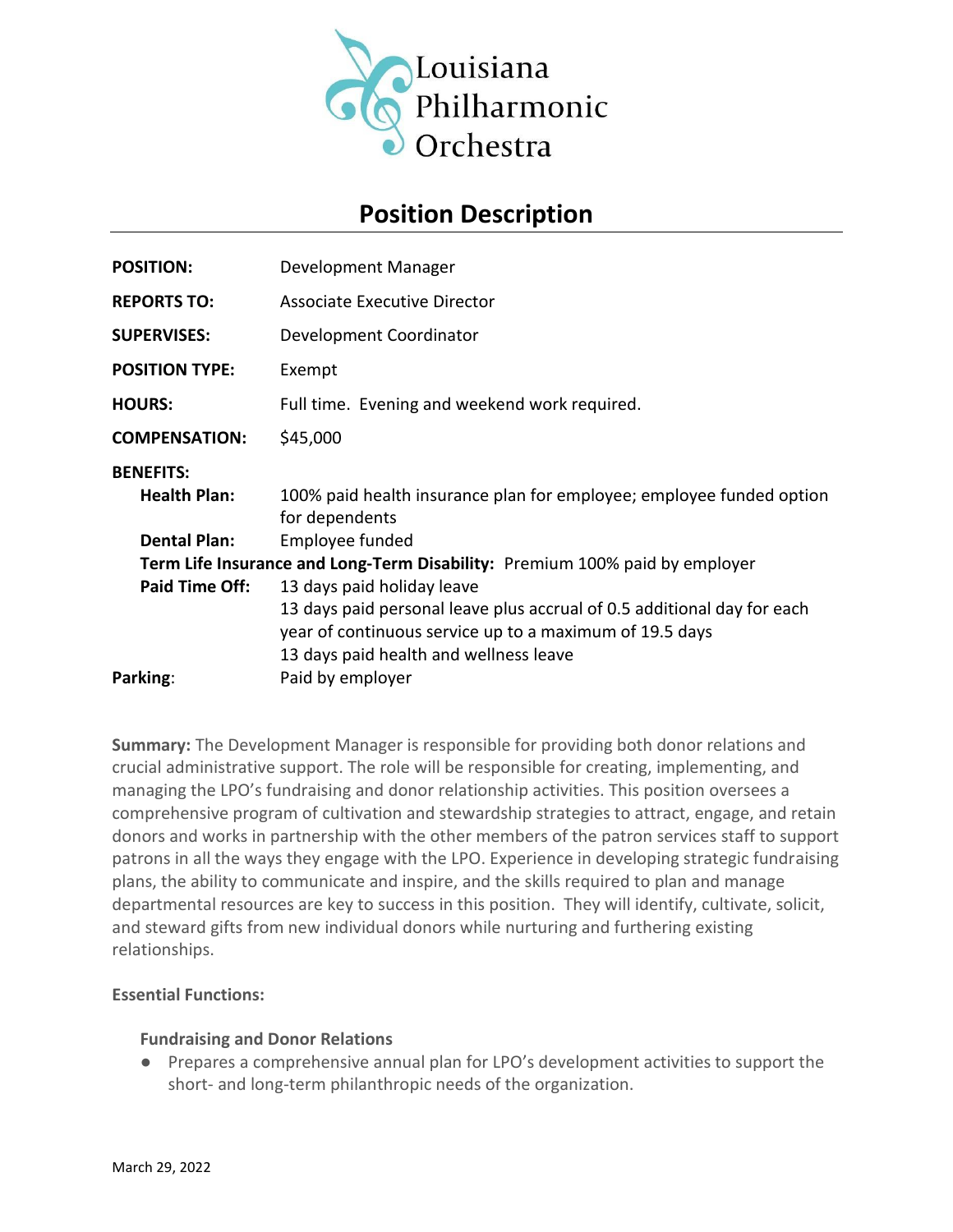- Leads all stages of engagement for donors, including: identification, qualification, cultivation, solicitation and stewardship.
- Proactive management of meetings and solicitations by board and organizational leaders including the Executive Director and Music Director.
- Builds organizational capacity to effectively expand and cultivate a diverse donor base.
- Maintain and increase contributions from renewing donors, and secure new donors to assist in achieving LPO's overall objectives.
- Develop and execute targeted, personalized strategies to increase donor engagement. Communicate persuasively and professionally through personal visits, written proposals, appeal letters, email and telephone.
- Meet and exceed financial and contact goals.

## **Internal**

- Assist to develop, market, implement, and enhance both existing and new giving programs, such as online and monthly giving initiatives. Work with the team to develop engagement opportunities for targeted audiences and affinity groups.
- Develop and implement discovery work and patron roadmap strategies to identify and cultivate prospective new donors.
- Participate as necessary in the development of fundraising collateral and execution of donor events.
- Accurate and timely use of CRM system. Ensures that policies and procedures are up to date and implemented.
- Prepares a monthly and annual summary which includes the fundraising highlights, fundraising results, accomplishments, and summary of goals and objectives.
- Serve as project manager and for budgeting and forecasting for the department.
- Manage gift acceptance to the organization, including overseeing all gift entry, acknowledgment and pledge collection processes; ensure that gifts are received and acknowledged promptly, and processed accurately; ensure that donor intent is honored, and LPO policies are met.

## **External**

- Work effectively with diverse constituencies and stakeholders including donors, patrons, board members, and volunteers.
- Represent LPO at concerts, fundraising and stewardship events, and other organizations throughout the community.

# **Desired Qualifications:**

- Excellent communication, problem-solving and organizational skills.
- Flexible and resilient possess strong problem-solving skills and be adaptable to change.
- Knowledge and enthusiasm for classical music desirable.
- Exceptional people skills and unwavering commitment to outstanding customer service.
- Must be able to work under pressure and tight deadlines.
- Self-motivated, proactive and able to work independently.